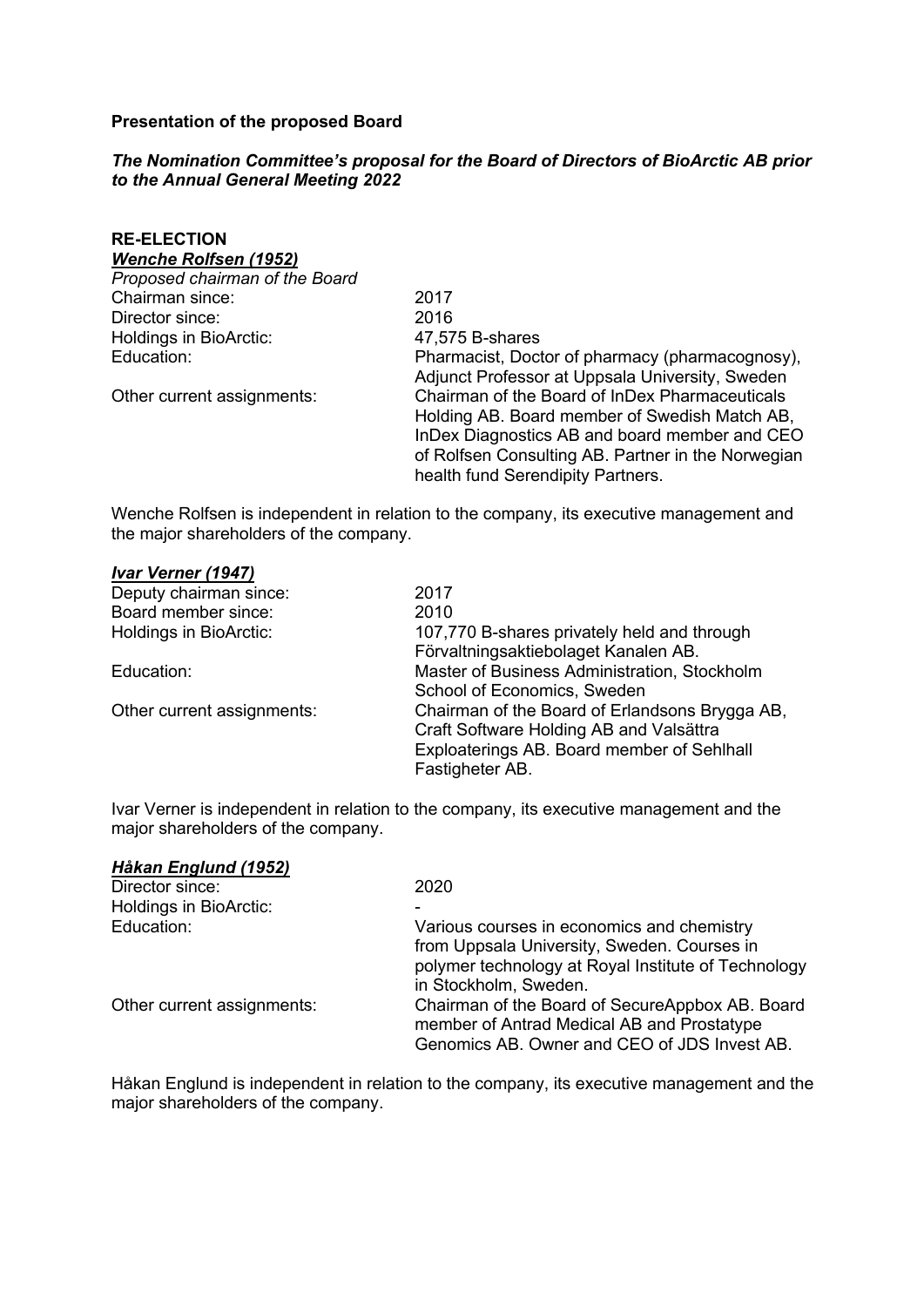# *Pär Gellerfors (1947)*

| Director since:               | 2003                                              |
|-------------------------------|---------------------------------------------------|
| <b>Holdings in BioArctic:</b> | 5,759,988 A-shares and 15,086,301 B-shares        |
|                               | through Ackelsta AB.                              |
| Education:                    | Bachelor's degree in chemistry; PhD in chemistry; |
|                               | Associate Professor of Biochemistry, all from     |
|                               | Stockholm University, Sweden                      |
| Other current assignments:    | CEO and Board member of Swenora Biotech AB.       |
|                               | Founder and CEO of MPG Medical AB. Board          |
|                               | member of Ackelsta AB, LPB Sweden AB and Sigrid   |
|                               | Therapeutics AB.                                  |

Pär Gellerfors controls 23.7 percent of the share capital and 33.4 percent of the votes in the company and has previously been active in the company's management. Pär Gellerfors therefore is not independent in relation to the company, its executive management nor the major shareholders of the company.

### *Lars Lannfelt (1949)*

| Director since:            | 2003                                                    |
|----------------------------|---------------------------------------------------------|
| Holdings in BioArctic:     | 8,639,998 A-shares and 22,628,052 B-shares              |
|                            | through Demban AB.                                      |
| Education:                 | Physician; specialist in psychiatry and                 |
|                            | geriatrics; doctoral thesis; Associate Professor of     |
|                            | Neurogenetics, all education and doctoral thesis at     |
|                            | Karolinska Institutet Sweden; specialist in geriatrics. |
| Other current assignments: | Board member of Demban AB and LPB Sweden AB.            |
|                            | Senior Professor, Uppsala University.                   |

Lars Lannfelt controls 35.5 percent of the share capital and 50.1 percent of the votes in the company and is employed in the company. Lars Lannfelt thereby is not independent in relation to the company, its executive management nor the major shareholders of the company.

#### *Lotta Ljungqvist (1961)*

| Director since:            | 2021                                             |
|----------------------------|--------------------------------------------------|
| Holdings in BioArctic:     | 1 792                                            |
| Education:                 | Ph.D Biochemical engineering, Royal Institute of |
|                            | Technology in Stockholm, Sweden.                 |
| Other current assignments: | CEO of Testa Center, Cytiva (formerly GE         |
|                            | Healthcare Life Sciences). Board member of Atlas |
|                            | Antibodies AB, Genovis AB and Arocell AB.        |
|                            | Chairman of the Royal. The Swedish Academy of    |
|                            | Engineering Sciences' (IVA) department X         |
|                            | Biotechnology and chairman of SwedenBio and      |
|                            | member of Vinnova and SciLifeLab.                |

Lotta Ljungqvist is independent in relation to the company, its executive management and the major shareholders of the company.